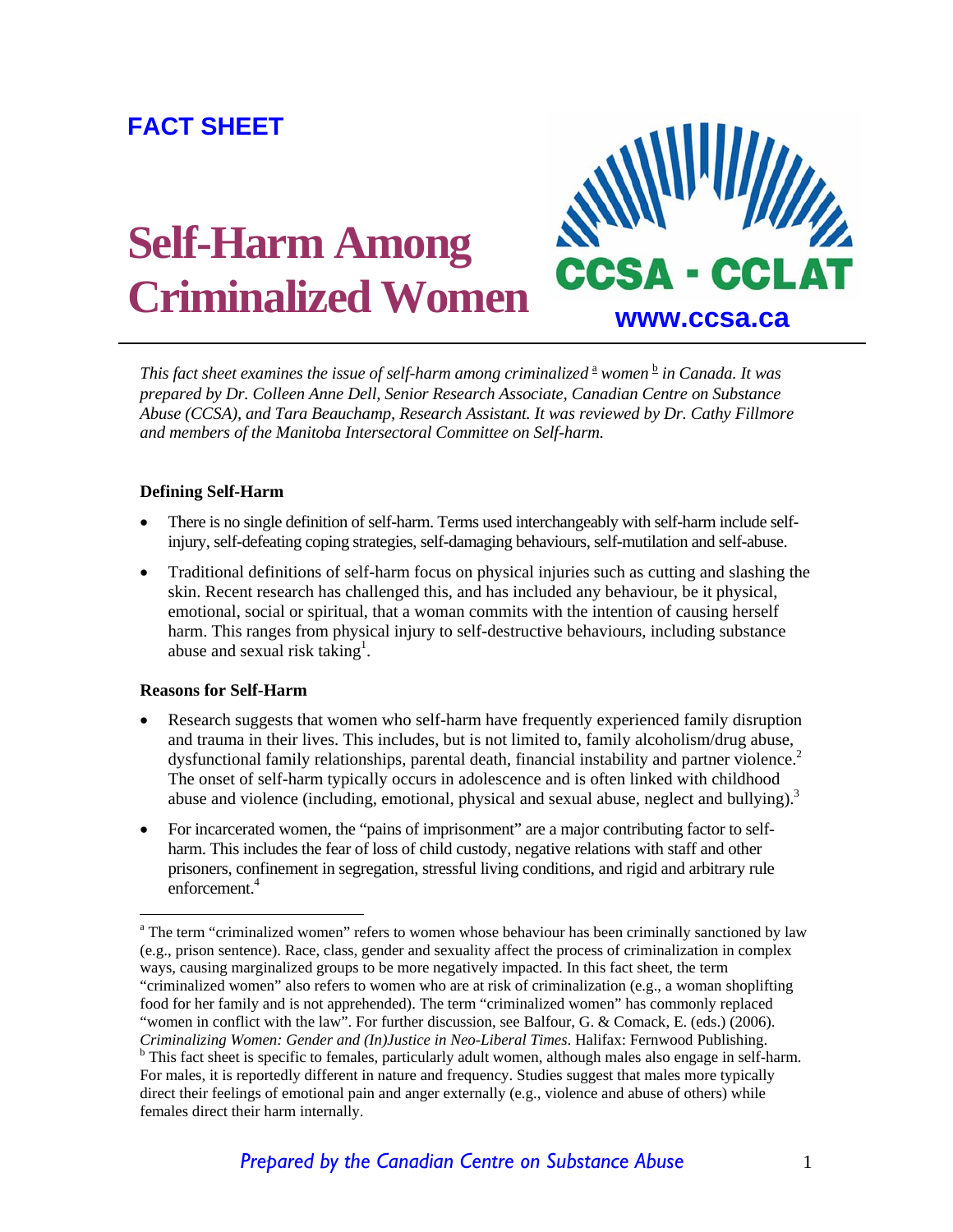• Material and social deprivations are common in the lives of criminalized women (e.g., housing, nutrition, child-care). A criminalized woman is typically young, a mother, poorly educated, unemployed or under-employed, single or involved in an unstable relationship, and a survivor of childhood and/or adult violence. A disproportionate number of criminalized women in Canada are Aboriginal.<sup>c</sup>

#### **Self-Harm as a Coping Mechanism**

- Self-harm is generally identified as a coping and survival mechanism for dealing with emotional pain and distress, isolation and oppressive conditions in women's lives, including violence.<sup>5</sup> Although unhealthy, self-harm provides women with identifiable coping responses, including a sense of release/cleansing, a means to feel, a sense of control, and a way to communicate internal pain.<sup>6</sup>
- Substance abuse is identified as a form of self-harm. Research has shown that some women's use of substances is in response to coping with chronic pain, gynecological difficulties, stress and depression. There is also a link to experiences of victimization.<sup>7</sup> Research as well shows that substance abuse commonly occurs alongside physical forms of self-harm, such as cutting.
- Self-harm and addiction share similar characteristics, although the literature is not clear on whether self-harm is addictive. For example, alcohol use and self-inflicted cutting are both reported to provide a sense of relief, can be uncontrollable for individuals, and may have neurological aspects that lead to the release of certain chemicals in the brain. $8$  More research is needed.

#### **Self-Harm is Not Suicide**

- Current research disputes the common perception that self-harm and suicide attempts are the same. Research suggests that self-harm and suicide attempts have different intents, etiologies, bodily harms, frequency and methods.<sup>9</sup> Suicidal acts are oriented toward ending pain and suffering through the ending of life, while self-harm is viewed as a method of coping.<sup>10</sup> People who self-harm may still, however, be at risk of suicide.<sup>11</sup>
- Some studies report higher rates of suicide after deliberate self-harm.<sup>12</sup> It is also important to recognize that self-harming behaviour may unintentionally result in death (e.g., drug overdose). Self-harm has been identified by some criminalized women as "an installment plan for suicide".<sup>13</sup> Further research is necessary to explore the relationship between selfharm and suicide.

#### **Prevalence of Self-Harm**

 $\overline{a}$ 

- It is difficult to estimate the prevalence of self-harm among criminalized women in either the community or in correctional institutions. Problems include (1) the lack of a universal definition of self-harm, which makes comparability across studies difficult; (2) the absence of systematic data collection methods; (3) the stigma and shame associated with self-harm prevents women from disclosing; and (4) it is often a behaviour that occurs in isolation.<sup>14</sup>
- In correctional institutions, women's reluctance to disclose their self-harm is compounded by the fear of punitive responses, such as segregation, as well as being assigned a higher risk assessment score, which may result in their being housed within a higher security level.<sup>15</sup> Research has also suggested that self-harm is more common in correctional institutions than

<sup>&</sup>lt;sup>c</sup> In addition to the social structures that oppress women generally in Canada (e.g., class, sexual orientation), Aboriginal women face the devastating historical impact of colonial government policies and practices, such as residential schooling and the Indian Act.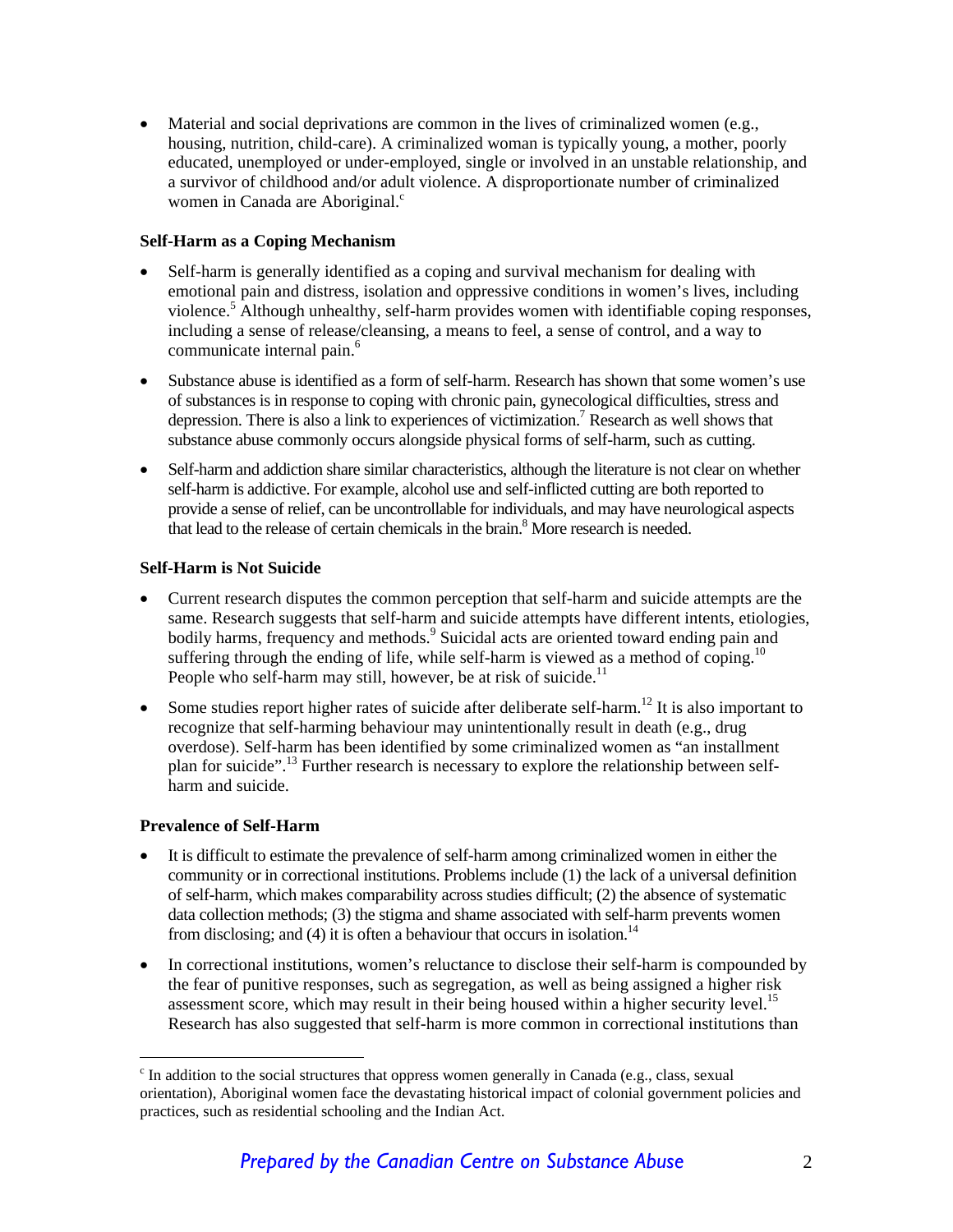in the general community.16 A 2000 report specific to incarcerated Aboriginal women in Canada found that the experiences of incarceration, especially segregation, led to increases in self-harming behaviours. $17$ 

- Some Canadian studies have attempted to define self-harm and identify the prevalence rate among specific research populations of criminalized women.
	- o A 2005 study of agencies that work with adult women in correctional institutions identified an increase in four types of self-harm over the previous two years: physical injury, alcohol and drug abuse, sexual risk taking and involvement in destructive relationships.<sup>1</sup>
	- o A 2001 qualitative study of criminalized women who self-harmed in prison and the community concluded that self-harming behaviours were common and widespread.<sup>19</sup>
	- o A 1999 study of 26 patients admitted to the Intensive Healing Program at the Prairie Regional Psychiatric Centre in Saskatchewan found that 73% of women engaged in selfinjurious behaviour prior to their admittance and  $50\%$  continued afterwards.<sup>20</sup>
	- o A 1989 study at the Kingston Prison for Women reported that at minimum 59% of the federally sentenced women interviewed had engaged in self-harm on their bodies, such as cutting. $^{21}$

#### **Peer Influence**

• Research suggests that peer influence (in terms of a modelling or copy-cat effect) is a factor in women's and youth's self-harm, especially in institutional environments (e.g., correctional facility, residential substance abuse treatment program).<sup>22</sup> However, in a recent study of community and residential service providers working with women and girls who self-harm, uncertainty was expressed over the role of peer influence, although it was noted that the impact of close living quarters could not be ignored.<sup>23</sup>

#### **Responding to Self-Harm**

 $\bullet$  The literature  $d$  suggests the following recommendations for improving policy and practice concerning self-harm. Confusion, judgmental attitudes and inappropriate responses on the part of community and correctional service providers surround criminalized women's selfharm. This results in further stigmatization and decreases women's likelihood of seeking required medical and therapeutic attention.

#### *Community Services*

 $\overline{a}$ 

- o Provide an integrated approach to care that offers criminalized women support, advocacy and access to a range of appropriate community resources (e.g., shelters, transportation, Elders). This is particularly important for women with multiple vulnerabilities.
- o Increase health care services for Aboriginal women. This requires attention to developing and utilizing existing appropriate culturally-specific healing approaches, programs, supports and services (e.g., sweat lodges, full moon ceremonies, sun dances). These interventions need to be designed, developed, implemented and evaluated by Aboriginal women.<sup>24</sup>
- o Establish a referral system between professionals, including medical and psychiatric practitioners, and community service providers for out-patient care and follow-up. This is especially important for women leaving correctional facilities and hospitals.
- o Offer crisis intervention services (e.g., mobile crisis unit).

<sup>&</sup>lt;sup>d</sup> Not all literature drawn on is specific to criminalized women, but it is applicable.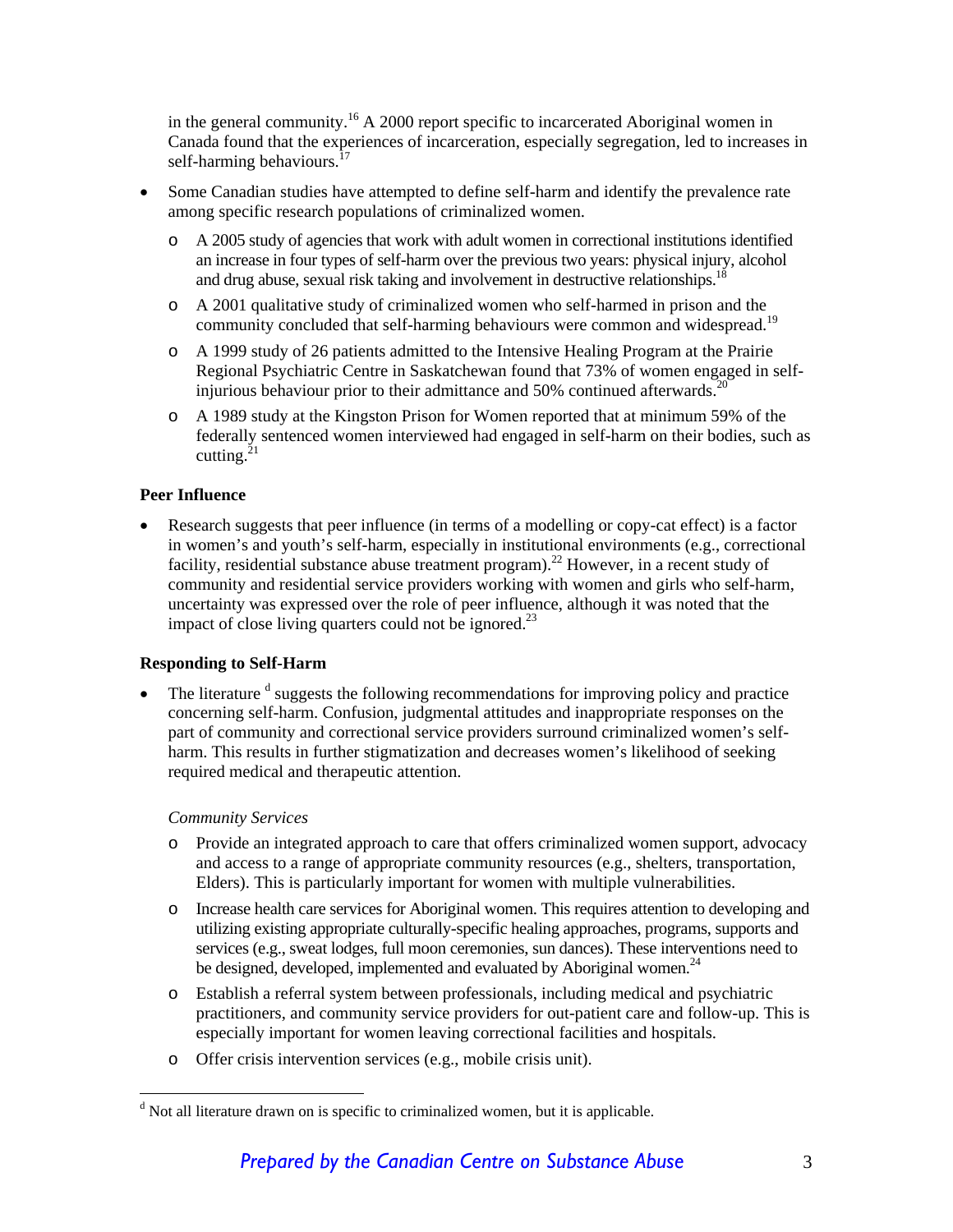#### *Education*

- o Improve public understanding about self-harm as a serious health issue to decrease the negative effects of stigma in women's lives (e.g., not accessing treatment).<sup>25</sup> This includes educating women who themselves self-harm.
- o Increase educational opportunities and training on self-harm for community service providers, hospital personnel, and correctional staff.<sup>26</sup> Particular attention should be paid to debunking the myths that self-harm is strictly a form of manipulation or indicative of suicidal intention. Emphasis should also be placed on increasing understanding about the underlying issues associated with self-harm.

#### *Policy*

- o Do not respond to self-harm with a suicide intervention policy/protocol because suicide and self-harm are different.
- o Develop policy and guidelines that focus on the underlying causes of self-harm rather than the behaviour(s). The Addictions Foundation of Manitoba has such a policy in development.
- o Provide opportunities for service providers to learn about their agency's self-harm policy, guidelines or common practices.
- o Adopt a women-centred policy in correctional facilities that would not "isolate[e] women during [a] crisis and would strive to recognize the voices of the individual women to secure a more individualized approach to 'intervention'  $\cdot$ ".<sup>27</sup> Once again, the need for a culturally-sensitive response is necessary, particularly for Aboriginal women who are disproportionately represented in Canada's correctional system.

#### *Research*

- o Design and conduct studies that examine the prevalence of self-harm among criminalized women, and women and girls generally. Both qualitative and quantitative studies need to focus on the extent and forms of self-harm in both the community and institutional settings.
- o Conduct research that evaluates self-harm treatment and healing approaches, interventions, programs, supports, policies and services.
- o Pay particular attention in research studies to the role of trauma and violence in the lives of criminalized women, as well as its specific role for women in the sex trade.

#### *Treatment*

- o Recognize potential negative consequences for women when they access treatment (e.g., custody issues, lack of child care support, job loss, anger from spouse, loss of friends).<sup>28</sup>
- o Adopt multi-disciplinary therapeutic approaches that identify self-harm as a sign of emotional distress and contextualize the client as a trauma survivor.
- o Employ women-centred therapies that recognize the connections between women's experiences of marginalization and disenfranchisement (e.g., poverty, abuse, sexism, history of colonialism/colonization and racism) and how these relate to women's criminalization and self-harm. The empowerment of women is central.
- o Increase women's access to holistic and alternative programming and resources, such as art mentorship projects in correctional institutions and the community. Research suggests that art projects can serve as an alternative means of communication, a form of empowerment and as a positive coping mechanism for women who self-harm.<sup>29</sup> There is considerable empirical support for the benefits of the creative arts for personal healing in correctional facilities,

### *Prepared by the Canadian Centre on Substance Abuse* 4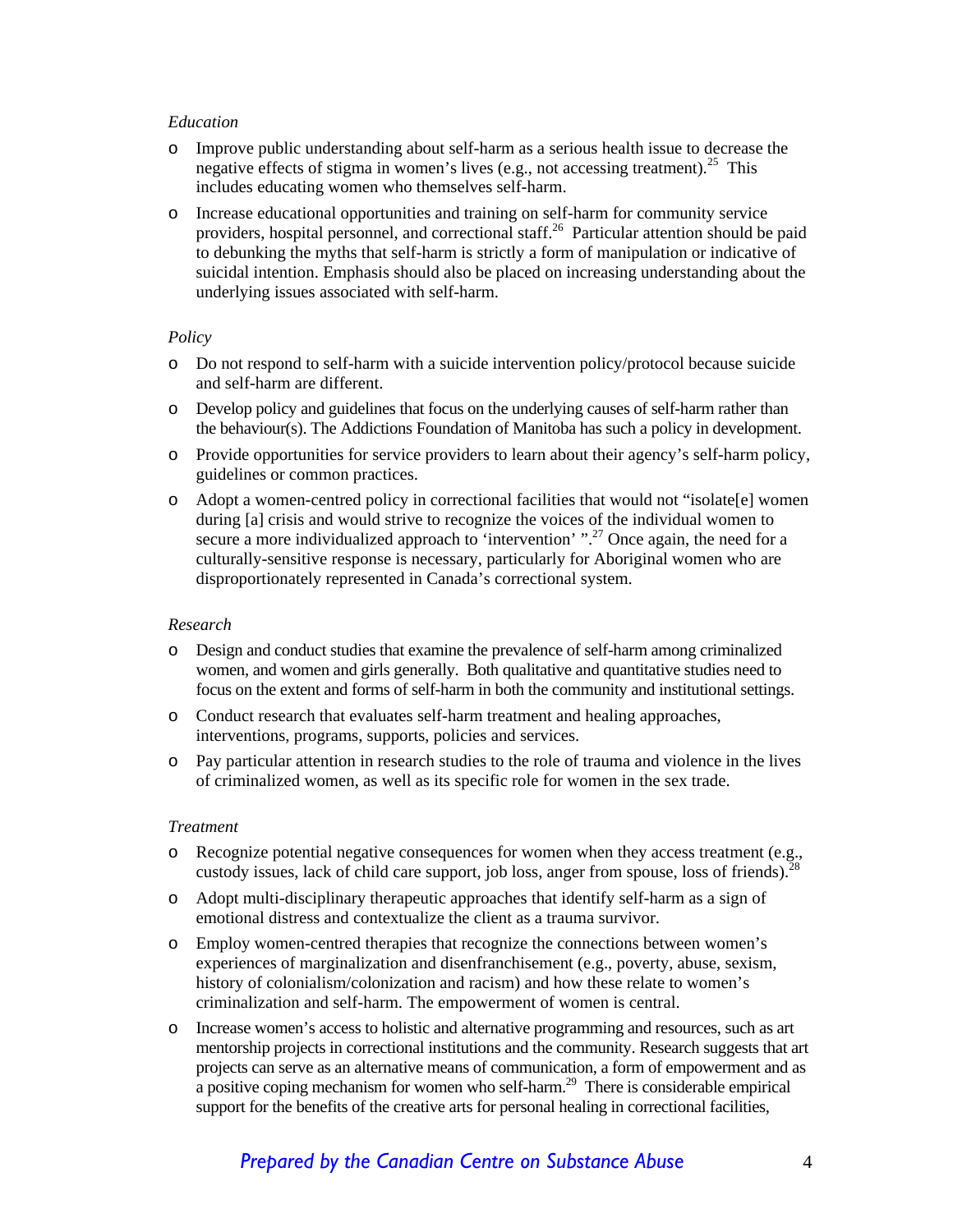including women prisoners who self-harm.<sup>30</sup> Peer support programs have also been identified as viable healing approaches, including in the prison atmosphere.<sup>31</sup>

#### *Non-punitive responses*

- Promote acceptance, understanding, compassion, care and respect among service providers for criminalized women who self-harm. These are necessary qualities for effective staff-patient relationships. $32$
- o Avoid punitive responses in an attempt to control self-harm (e.g., requiring clients to enter into rigid contracts, using physical restraints, withholding privileges, placement in segregation). Responding in ways that are "intrusive, dehumanizing and infantilizing" replicates the stigmatization, marginalization and disempowerment the women already face, and adds to their emotional distress.<sup>33</sup>
- o Identify individualized triggers and healthy coping strategies (e.g., tension release exercises, participation in a hobby) for criminalized women who self-harm.<sup>34</sup>
- o Explore a harm-reduction approach to self-harm. Research has shown that completely removing a women's means of coping may result in more serious forms of harm.<sup>35</sup> For example, a pilot study at St. George's Hospital in Stafford, UK has shown that allowing patients to keep their blades to physically harm themselves, in the context of a care plan, can reduce a patient's dependence.<sup>36</sup> Harm reduction strategies can include a range of possibilities, such as the use of clean cutting instruments, minimizing substance use, proper care of wounds, and adopting alternative and healthier coping strategies.
- o Ensure the judicial use of medications. Some research suggests that the use of drug treatments does not have any direct effect on the tendency to self-harm, $37$  while others maintain that they may in fact produce untoward outcomes, such as "feelings of unreality, confusion and inability to cope", which in turn leads to more self-harming behaviours.<sup>38</sup>

#### **Endnotes**

 $\overline{a}$ 

2  **Fillmore, C. & Dell, C.** (2005). *Community Mobilization for Women and Girls Who Self-Harm: An Environmental Scan of Manitoba Service Providers.* Winnipeg: Elizabeth Fry Society of Manitoba; **Gladstone, G., Parker, G., Mitchell, P., Malhi, G., Wilhelm, K. & Austin, M.** (2004). "Implications of childhood trauma for depressed women: An analysis of pathways from childhood sexual abuse to deliberate self-harm and revictimization". *American Journal of Psychiatry.* 161(8):1417-1425; **Abrams, L. & Gordon, A.** (2003). "Selfharm narratives of urban and suburban young women". *AFFILIA.* 18(4):429-444; **Ellis, R.** (2003). A Feminist Qualitative Study of Female Self-Mutilation. Thesis submitted to the Virginia Polytechnic Institute and State University*;* **Turell & Armsworth** (2003). "A log-linear analysis of variables associated with self-mutilation behaviours of women with histories of sexual abuse". *Violence Against Women.* 9(4):487-512; **Shaw, S.** (2002)."Shifting conversations on girls' and women's self-injury: An analysis of the clinical literature in historical context". *Feminism and Psychology*. 12(2):191-219; **Wichmann, C., Serin, R. & Abracen, J.** (2002). *Women*  Offenders Who Engage in Self-harm: A Comparative Investigation. Ottawa: Correctional Service Canada.<br><sup>3</sup> **Borrill, J., Snow, L., Medlicott, D., Teers, R. & Paton, J.** (2005). "Learning from 'near misses': Interviews with women who survived an incident of severe self-harm in prison". *The Howard Journal.* 44(1):57-69; **Laye-Gindhu, A. & Schonert-Reichl, K.** (2005). "Non-suicidal self-harm among community adolescents: Understanding the 'whats' and 'whys'of self-harm". *Journal of Youth and Adolescence*. 34(5):447-457; **Gladstone, G., Parker, G., Mitchell, P., Malhi, G., Wilhelm, K. & Austin, M.** (2004); **Mazelis, R.** (2003). *Understanding and Responding to Women Living with Self-Inflicted Violence*. Women, Co-occurring Disorders

<sup>&</sup>lt;sup>1</sup> **Adams, J., Rodham, K. & Gavin, J.** (2005). "Investigating the 'self' in deliberate self-harm". *Qualitative Health Research*. 15(10):1293-1309; **Fillmore, C. & Dell, C.** (2001). *Prairie Women, Violence and Self-harm*. Winnipeg: Elizabeth Fry Society of Manitoba; **Huntington, A.** (2001). "Childhood maltreatment and adult selfinjury: A woman's account". *Practice (UK).* 13(2):31-42; **S.A.F.E. (Self Abuse Finally Ends).** (Accessed May 30, 2006). http://www.safeincanada.ca/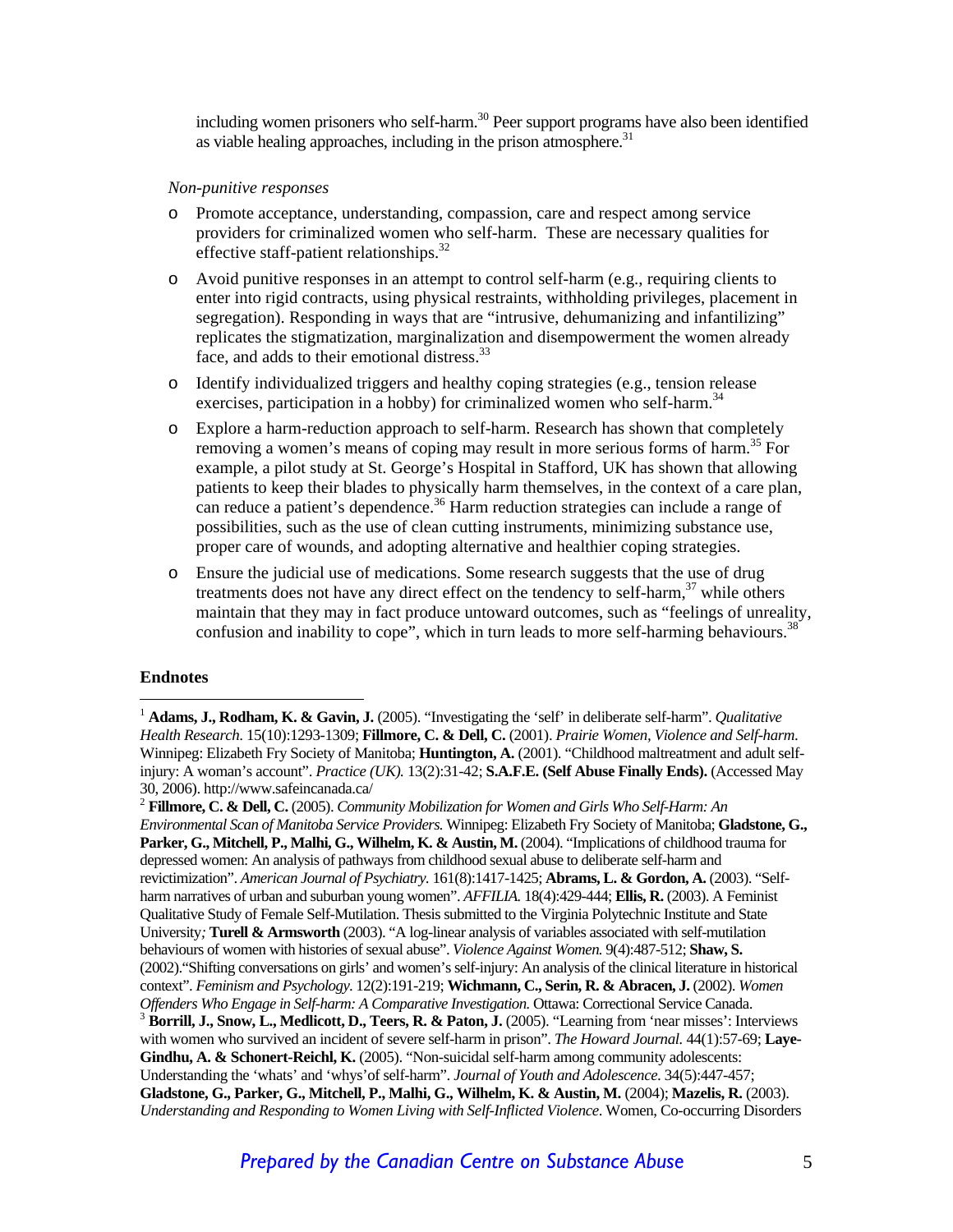and Violence Study. (Accessed February, 2006) http://www.prainc.com/wcdvs/publications/default.asp; **Noll, J.G., Horowitz, L.A., Bonanno, G.A., Trickett, P.K. & Putnam, F.W.** (2003). "Revictimization and self-harm in females who experienced childhood sexual abuse: Results from a prospective study". *Journal of Interpersonal Violence*. 18(12): 1452-1471; **Turell & Armsworth** (2003); **Shaw, S.** (2002); **Fillmore, C. & Dell, C.** (2001); **Vanderhoff, H. & Jay Lynn, S.** (2001). "Assessment of self-mutilation: Issues and considerations". *Journal of Threat Assessment*. 1(1): 91; **Harris, J.** (2000). "Self-harm: Cutting the bad out of me". *Qualitative Health Research*. 10(2):164-173; **Wegscheider Hyman, J.** (1999). *Women Living with Self-injury*. Pennsylvania: Temple University Press**; Smith, G., Cox, D. & Saradjian, J.** (1998). *Women and Self-Harm.* New York: Routledge; **Babiker, G. & Arnold, L.** (1997). *The Language of Injury*. Leicester: British Psychological Study; **VanderKolk, B., Perry, C. & Herman, J.** (1991). "Childhood origins of self-destructive behaviour". *American Journal of Psychiatry.* 128(12):1665-1671. 4

<sup>4</sup> Kilty, J. (2006). "Under the barred umbrella: Is there room for a women-centred self-injury policy in Canadian corrections?". *Criminology & Public Policy.* 5(1):161-182; **Dear, G., Thomson, D., Hall, G. & Howells, K.** (2001). "Non-fatal self-harm in western Australia prisons: Who where when and why". *Australian and New Zealand Journal of Criminology*. 34(1):47-66; **Fillmore, C. & Dell, C.** (2001); **Boritch, H.** (2000). "Women in prison in Canada" (309-28). In B. Schissel and C. Brooks (eds), *Marginality and Condemnation.* Halifax: Fernwood; **Martell** (1999). *Solitude and Cold Storage. Women's Journeys of Endurance and Segregation.* Alberta: Elizabeth Fry Society of Edmonton; **Arbour, L.** (1996). *Commission of Inquiry into Certain Events at the Prison for Women in Kingston (Canada)*. Ottawa: Public Works and Government Services Canada; **Faith, K.** (1993). *Unruly Women. The Politics of Confinement and Resistance.* Vancouver: Press Gang Publishers. 5

 **Adams, J., Rodham, K. & Gavin, J.** (2005); **Fillmore, C. & Dell, C.** (2005); **Laye-Gindhu, A. & Schonert-Reichl, K.A.** (2005).; **Groves, A.** (2004). "Blood on the walls: Self-mutilation in prisons". *Australian and New Zealand Journal of Criminology*. 37(1): 49-64. **Abrams, L.S. & Gordon, A.L.** (2003); **Borrill, J., Burnett, R., Atkins, R., Miller, S., Briggs, D., Weaver, T. & Maden, A.** (2003); **Ellis, R.** (2003); **Harris, J.** (2000); **Wegscheider Hyman, J.** (1999). *Women Living with Self-injury*. Pennsylvania: Temple University Press; **McCreary Centre Society** (2006). *Self-harm: Pain from the inside out.* Canadian Health Network . (Accessed April 2006 http://www.canadian-health-network.ca/servlet/ContentServer?cid=1140963343074& pagename=CHN-RCS/CHNResource/CHNResourcePageTemplate&c=CHNResource 6

 **Adams, J., Rodham, K. & Gavin, J.** (2005); **Borrill, J., Snow, L., Medlicott, D., Teers, R. & Paton, J.** (2005); **Abrams, L. & Gordon, A.** (2003); **Ellis, R.** (2003); **Noll, J., Horowitz, L., Bonanno, G., Trickett, P. & Putnam, F.** (2003); **Shaw, S.** (2002); **Snow, L.** (2002). "Prisoners' motives for self-injury and attempted

<sup>7</sup> Ullman, S. & Brecklin, L. (2003). "Sexual assault history and health-related outcomes in a national sample of women". *Psychology of Women Quarterly.* 27(1):46-57.<br><sup>8</sup> **Conterio, K. & Lader, W.** (1998). *Bodily Harm. The Breakthrough Healing Program for Self-Injurers.* New

York: Hyperion.

<sup>9</sup> **Fillmore, C. & Dell, C.** (2005); **Paul, T., Schroeter, K., Dahme, B. & Nutzinger, D.** (2002). "Self-Injurious behaviour in women with eating disorders". *American Journal of Psychiatry*. March. (Accessed April, 2006). http://proquest.uni.com/padweb?Did=000000110379707&Fmt=3&Deli=1&Mtd=1&Idx=06/13/2002; **Shaw, S.** (2002); **Snow, L.** (2002); **Wichmann, C., Serin, R. & Abracen, J.** (2002); **Vanderhoff, H. & Jay Lynn, S.**

(2001); **Harris, J.** (2000). 10 **Borrill, J., Snow, L., Medlicott, D., Teers, R. & Paton, J.** (2005); **Fillmore, C. & Dell, C.** (2001); Vanderhoff, H. & Jay Lynn, S. (2001); Burstow (1992). Radical Feminist Therapy. Newbury Park: SAGE.<br><sup>11</sup> McCreary Centre Society (2006).<br><sup>12</sup> Department of Health (2004). *NICE Guidelines to Self-Harm*. London: Department

**Arensman, E., Townsend, E., Bremner, E., Feldman, E., Goldney, R., Gunnel, D., Hazell, P., van Heeringen, K., House, A., Owens, D., Sakinofsky, I. & Traskman-Bendz, L.** (1998). "Deliberate self harm: Systematic review of the efficacy of psychosocial and pharmacological treatments in preventing repetition".

*British Medical Journal*. 317:441-447. 13 **Elizabeth Fry Society of Manitoba** (2006). *Record of the Manitoba Community Service Provider Roundtable on Women, Girls and Self-Harm*. Winnipeg: Elizabeth Fry Society of Manitoba. 14 **Don, L**. (2005). "Making plans for Nigella. The cases for and against harm reduction". *Drugs and Alcohol* 

*Today*. 5(1):17-22; **Mazelis, R.** (2003); **Shaw, S.** (2002); **Hawton K., Arensman, E., Townsend, E., Bremner, E., Feldman, E., Goldney, R., Gunnel, D., Hazell, P., van Heeringen, K., House, A., Owens, D., Sakinofsky, I. & Traskman-Bendz, L.** (1998); **Babiker, G. & Arnold, L.** (1997).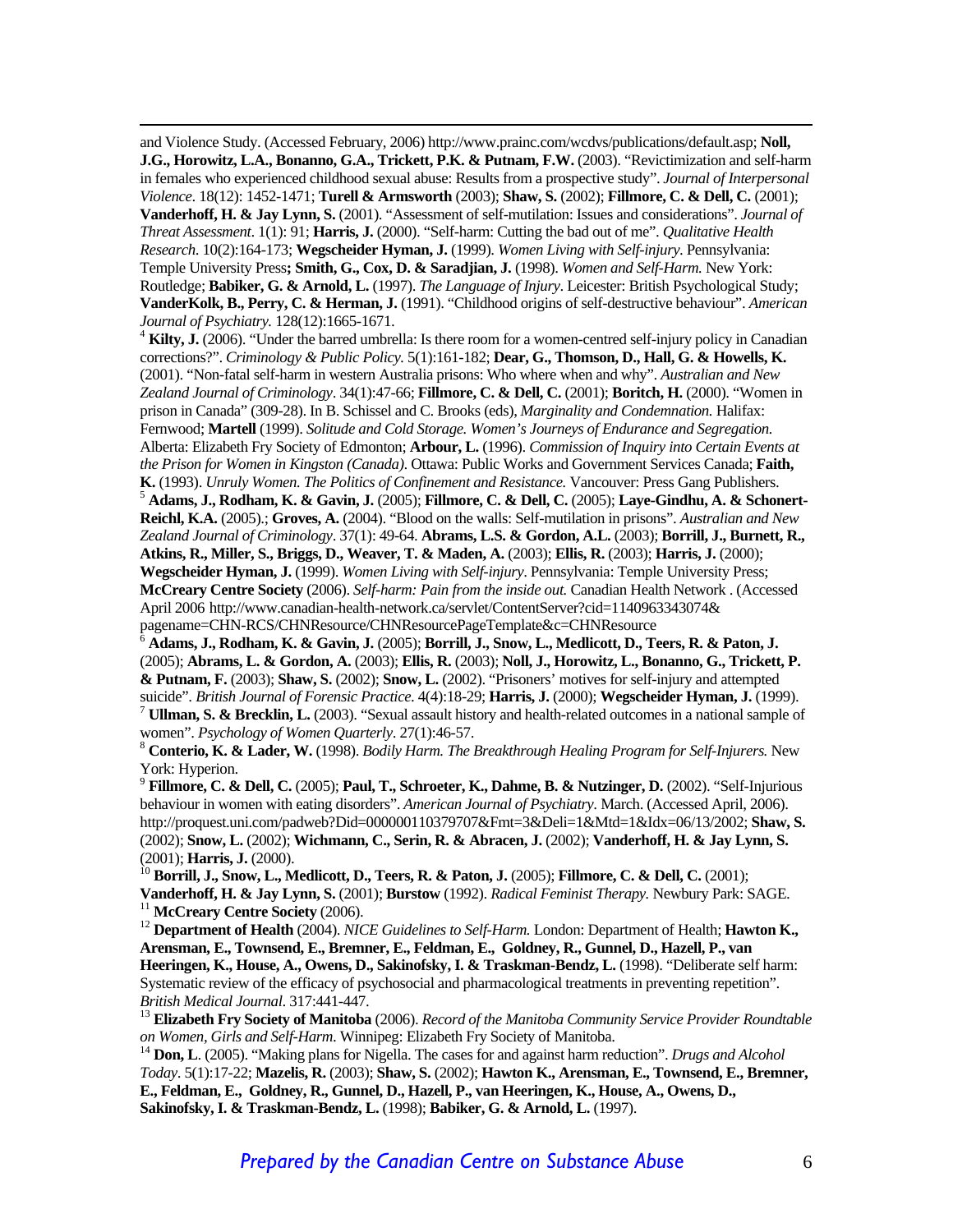15 **Kilty, J.** (2006); **CAEFS (Canadian Association of Elizabeth Fry Societies)** (2003). *Submission of the Canadian Association of Elizabeth Fry Societies (CAEFS) to the Canadian Human Rights Commission for the Special Report on the Discrimination on the Basis of Sex, Race and Disability Faced by Federally Sentenced Women.*(Accessed March, 2006). http://www.elizabethfry.ca/submissn/specialr/4.htm; **Borrill, J., Burnett, R., Atkins, R., Miller, S., Briggs, D., Weaver, T. & Maden, A.** (2003); **Fillmore, C. & Dell, C.** (2001); **Martel, J.**

(1999); **Faith, K.** (1993). 16 **Borrill, J., Snow, L., Medlicott, D., Teers, R. & Paton, J.** (2005); **Groves, A.** (2004); **Livingston, M.** (1996). A review of the literature on self-injurious behaviour amongst prisoners. (pp 21-35). In G.J. Towl (Ed.).

*Suicide and Self Injury in Prisons.* Leicester: The British Psychological Society. No. 28. 17 **Shaw, M.** (2000). "Women, violence, and disorder in prison". (pp. 61-70). In K. Hannah-Moffat and M. Shaw (eds.). *An Ideal prison? Critical essays on Women's Imprisonment in Canada.* Halifax: Fernwood Publishing.<br><sup>18</sup> Fillmore, C. & Dell, C. (2005).<br><sup>19</sup> Fillmore, C. & Dell, C. (2001).

<sup>20</sup> **Presse, L. & Hart, R.** (1999). "Variables associated with para-suicidal behaviours by female offenders during a cognitive-behavioural treatment program". *Canadian Psychology*. 40:2a.

<sup>21</sup> Correctional Service Canada (1990). "Reduction of self-injury: A mental health priority". Ottawa: Forum on Corrections Research. 2(3).

<sup>22</sup> **Heney, J.** (1990). *Report of Self-injurious Behaviour in Kingston Prison for Women*. Ottawa: Correctional Service Canada.<br><sup>23</sup> Fillmore, C. & Dell, C. (2005).

<sup>24</sup> Monture-Angus (2002). *The Lived Experience of Discrimination: Aboriginal Women who are Federally Sentenced*.(Accessed April, 2006). http://www.elizabethfry.ca/submissn/aborigin/1.htm; **Aboriginal Justice Inquiry of Manitoba** (1991). "Aboriginal Women". *Report of the Aboriginal Justice Inquiry of Manitoba.* Winnipeg: Queen's Printer.

<sup>25</sup> Sinclair, J. & Green, J. (2005). "Understanding resolution of deliberate self-harm: Qualitative interview study of patients' experiences". *British Medical Journal*. 330:1112; Elizabeth Fry Society of Manitoba (2006).

<sup>26</sup> Borrill, J., Snow, L., Medlicott, D., Teers, R. & Paton, J. (2005); Fillmore, C. & Dell, C. (2005); House, **A., Owens, D. & Patchett, L.** (1999). "Deliberate self-harm." *Quality in Health Care*. 8:137-143; **Babiker, G.** 

<sup>27</sup> **Kilty, J.** (2006).<br><sup>28</sup> **Boyd, S.** (2004). *From Witches to Crack Moms: Women, Drug Law, and Policy*. Durham: Carolina Academic Press; **Greaves, L.** (2002). *A Motherhood Issue: Discourses on Mothering Under Duress.* Ottawa: Status of Women Canada; **Stein, J., Burden, M. & Nyamathi, A.** (2002). "Relative contributions of parent substance use and childhood maltreatment to chronic homeless women: Mediating roles of self-esteem and abuse in adulthood". *Child Abuse and Neglect*. 26(10):1011-1027; **Roberts, G. & Ogborne, A.** (1999). *Best Practices. Substance Abuse Treatment and Rehabilitation.* Ottawa: Health Canada.

<sup>29</sup> **Regier, E.** (2005). *Submission to the Consultation on a New Women's Correctional Facility. Crossing* Communities Art Project. March 11; **Abrams, L.S. & Gordon, A.L.** (2003).

<sup>30</sup> People's Palace Projects (2003). Peoples Palace Productions. (Accessed June, 2006).

http://www.peoplespalace.org.br/default\_en.asp

<sup>31</sup> **Syed, F. & Blanchette, K.** (2000). *Results of an Evaluation of the Peer Support Program at Joliette Institution for Women.* Ottawa: Correctional Service Canada.<br><sup>32</sup> **Borrill, J., Snow, L., Medlicott, D., Teers, R. & Paton, J.** (2005); **Fillmore, C. & Dell, C.** (2005); **Harris,** 

**J.** (2000); Babiker, G. & Arnold, L. (1997).<br><sup>33</sup> **Fillmore, C.J. & Dell, C.A.** (2005); Mazelis, R. (2003); Shaw, S.N. (2002); **Fillmore, C. & Dell, C.** (2001);

**Babiker, G. & Arnold, L.** (1997); **Huntington, A**.; **Elliot, L. & Morris, R.** (1987). Behind Prison Doors. (pp. 145-162) In E. Adelberg and C. Currie (Eds.). *Too Few to Count. Canadian Women in Conflict with the Law.* 

Vancouver: Press Gang Publishers.<br><sup>34</sup> Fillmore, C. and Dell, C. (2001).

<sup>35</sup> Babiker, G. & Arnold, L. (1997).<br><sup>36</sup> Triggle, N. (April 25, 2006). "Nurses back supervised self-harm". BBC News.<br><sup>37</sup> Babiker, G. & Arnold, L. (1997).<br><sup>38</sup> Sly, A. & Taylor, K. (2003). *Preliminary Evaluation of Dia Structured Living Environment*. Ottawa: Correctional Service Canada.